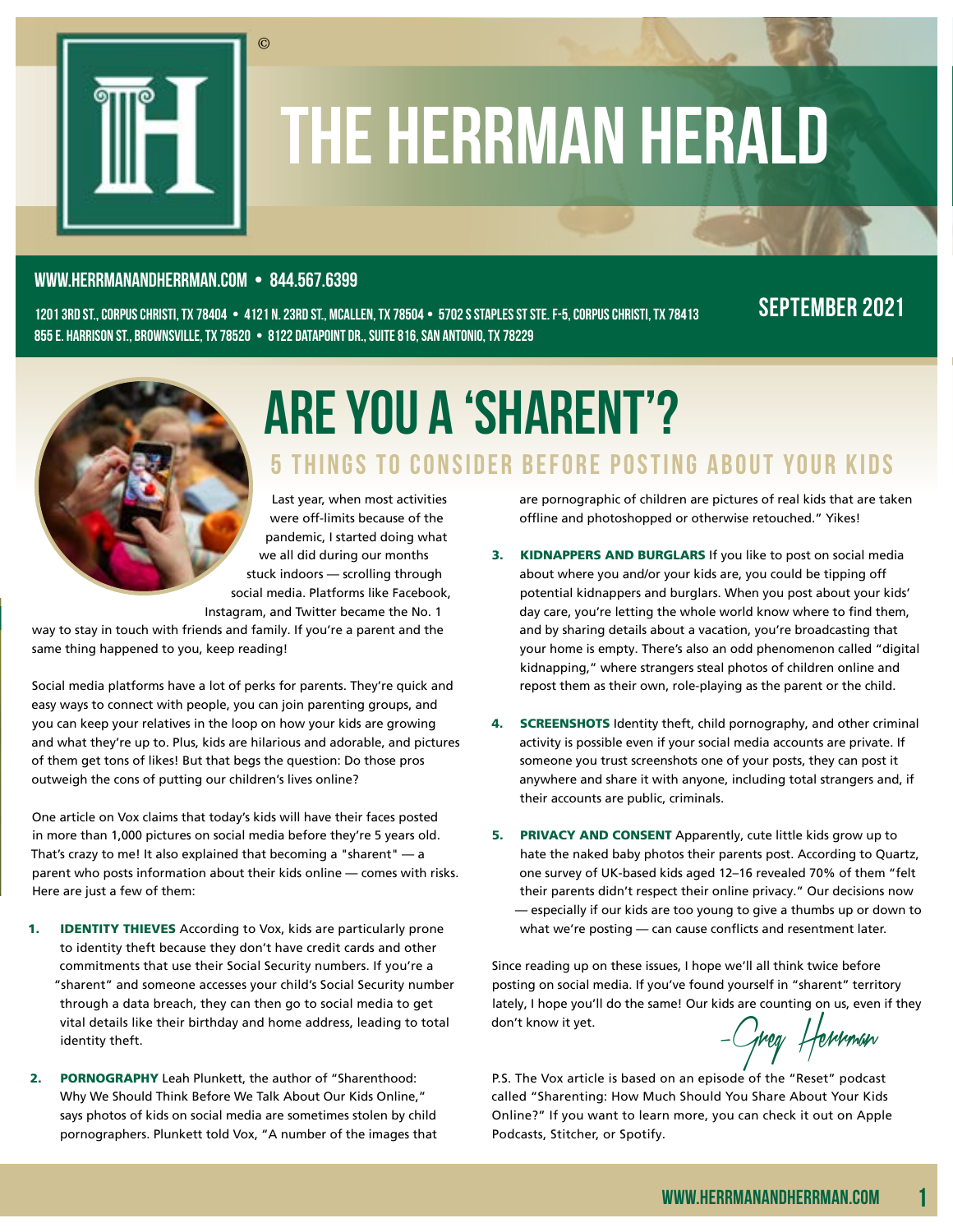## Goodbye, Shoe Chaos! 3 Storage Ideas That Will Save You From Tripping

It's that time of year again: The kids are charging inside, kicking off their shoes wherever they please, and tearing into the house! If you've already tripped over a dozen pairs of sneakers, it's time to create and enforce a better shoe storage solution. Here are three functional and attractive methods to try.

#### 1. THE DIY PVC PIPE SHOE CUBBY

This shoe storage project is all the rage on Pinterest! It turns out that when you cut a large PVC pipe into sections, paint them your preferred color(s), and glue them together with PVC glue, the honeycomb effect looks both fun and elegant. You can try this in your mudroom or in your kids' rooms to make putting away their shoes feel like a game. Check out the video "PVC Pipe Shoe Rack" by Home Made Simple on YouTube for a step-by-step guide to building a floor rack or Instructables.com for tips on mounting your rack to the wall.

#### 2. THE OVER-THE-DOOR SHOE BAG

If you don't have the floor space for a traditional shoe rack, consider investing in an over-the-door shoe bag. These fabric, clear plastic, or upscale mesh bags hook over the top of a door and are covered in pockets for shoes. Many can hold up to 36 pairs! Best of all, when they're hanging on the back of your mudroom or closet door, your shoes will be both easy to access and tucked out of sight. You can

find affordable racks on Amazon.com for less than \$10 or fancier models at Walmart for under \$20.

#### 3. THE HANGING CLOSET 'SHOE FILE'

Speaking of closets, the "shoe file" is the perfect storage solution for a coat closet or any other closet near your main door. Instead of hanging on the door, this pocket-

filled organizer cascades from a hanger! Many of the pockets are conveniently located at eye level; you can load up your closet with as many files as you need, and each file can hold up to 18 pairs of shoes. ContainerStore.com sells elegant shoe files starting at \$12.99.



- "I would like to thank the Herrman & Herrman team, especially Mr. Jonathan Garza. Never thought it could happen to me, but I was involved in a bad accident caused by a 53-foot truck/trailer.
- "I remember waking up in the ambulance and thinking that I did not want to go to the hospital, even after the EMS personnel told me that I had suffered many injuries.
- "All I could think about was how I was going to be able to afford the hospital and doctor bills, which were piling up by the minute. As I lay in the hospital, the staff told me all that they had done to me, and everything that was still to be done. Among other things, therapy would be needed to get me walking again. I was more and more concerned about the financial burden that was surely coming my way.
- "It was then that a friend recommended Herrman & Herrman and asked me to speak to them to see if anything could be done about helping me with my case. I was very fortunate
- to speak to Mr. Garza that same day, and after a quick meeting (with me still in the hospital bed), Mr. Garza and his team at Herrman & Herrman took over my worries.
- "I did not have to be concerned about any of the medical bills, which were very expensive. Not having to worry about the financial burden or look for help from many doctors' offices definitely helped me focus on getting better for my kids and family.
- "I am very thankful for Mr. Garza and the Herrman & Herrman team coming through for me in the most professional and humane way. I am also very thankful with them for the end result of my case. I am looking forward to living my new life pain-free for many years to come and highly recommend this team of professionals."

–Humberto G.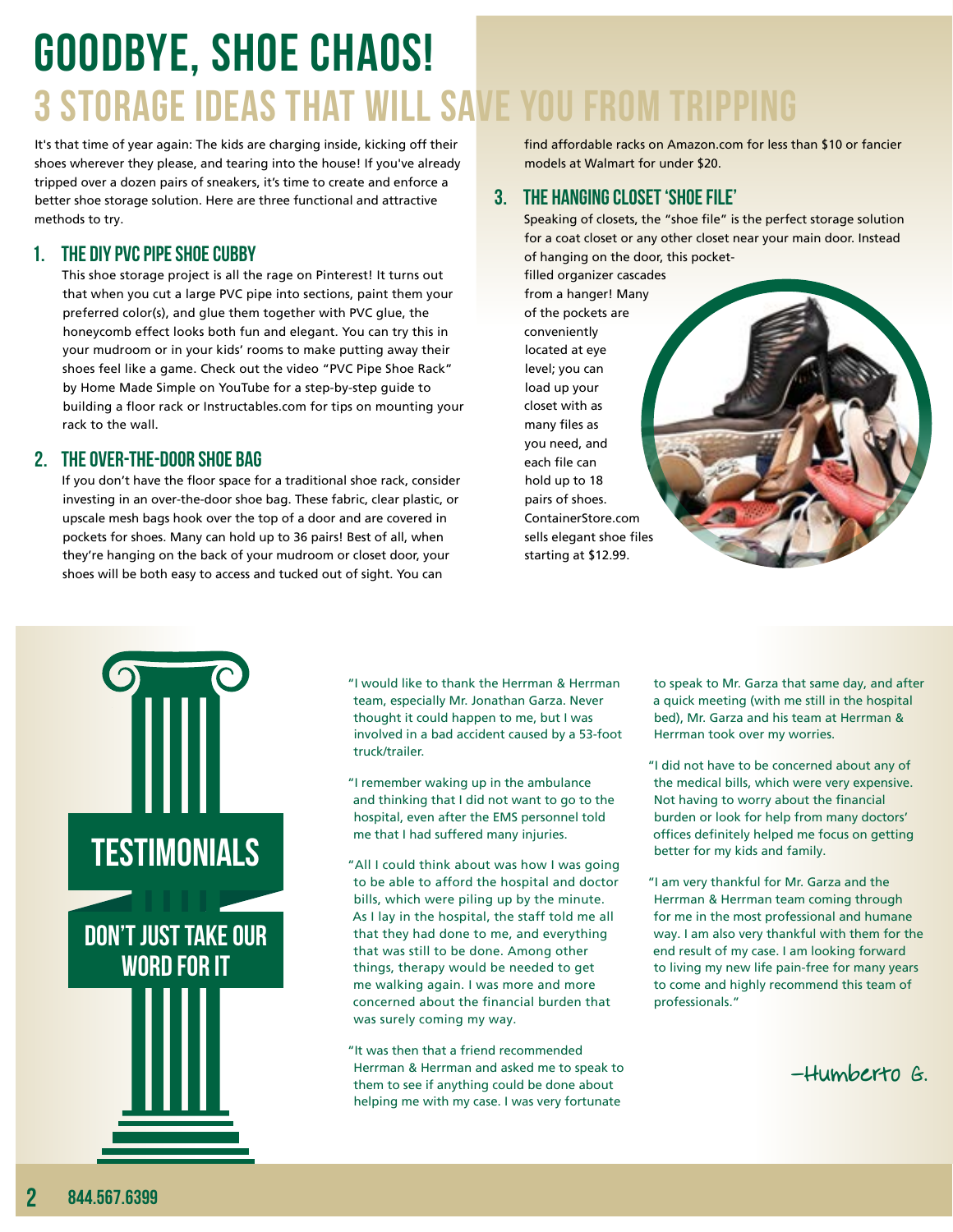## **Remember the 'McDonald's Hot Coffee' Lawsuit?**

### It Was Justified All Along

Back in 1992, an elderly woman named Stella Liebeck sued McDonald's in what became known as the infamous "hot coffee lawsuit." The public relations team at McDonald's has made sure the case is remembered as frivolous, but, like the third-degree burns Stella Liebeck suffered from a cup of McDonald's coffee, her lawsuit was dead serious.

The facts were simple: Mrs. Liebeck used the drive-thru with her grandson, who was at the wheel. Once the car stopped moving, she placed the cup of coffee she'd just ordered between her legs and tried to add some creamer. The cup tipped over, dumping the contents into her lap, causing third-degree burns over 16% of her body.

She required hospitalization for eight days. Whirlpool debridement of the burns and skin grafts followed. She was at least partially disabled for more than two years, and that's to say nothing of her pain and suffering.



For all of this damage, Mrs. Liebeck asked McDonald's for \$20,000 — arguably not even enough to pay her hospital bills.

When McDonald's refused to pay more than \$800, the case went to court, and it came out that they'd known for at least 10 years about the dangers their hot coffee represented, with over 700 recorded burns and several lawsuits. But in 1992, their policy was to store coffee at 180–190 degrees F, which is almost the boiling point! Furthermore, McDonald's higher-ups testified on the stand that no matter what happened,

they had no intention of changing their behavior. Unsurprisingly, at the end of the trial, McDonald's was hit with a \$2.9 million penalty.

Although the penalty was later reduced, McDonald's still dragged Mrs. Liebeck's name through the mud in the press, with their version of the story being the one that stuck in the public consciousness. But it wouldn't change the fact that they had to pay her around \$700,000 at the end of the day — or that their coffee is now being served at a reasonable temperature.

## One-Pan Apple Cider Chicken

#### INGREDIENTS DIRECTIONS

- 1 1/2 lbs boneless, skinless chicken thighs
- 1 tsp salt, divided
- 1/2 tsp black pepper, divided
- 1/2 cup apple cider
- 2 tsp Dijon mustard
- 4 tsp olive oil, divided
- 3 sweet apples, cut into 1/2 inch slices
- 2 tsp fresh rosemary, chopped, plus more for garnish

- 1. Sprinkle chicken with 1/2 tsp salt and 1/4 tsp pepper. Set aside.
- 2. In a small bowl, combine apple cider and mustard. Set aside.
- 3. In a large skillet over medium heat, warm 2 tsp olive oil. When shimmering, add chicken thighs top-side down. Cook for 4 minutes, then flip and cook for 4 more minutes. Transfer to a plate and cover with foil. Wipe the skillet clean.
- 4. Heat the remaining oil in the skillet, then add sliced apples, remaining salt and pepper, and rosemary. Cook for 5 minutes.
- 5. Return the chicken to the skillet and add apple cider-mustard mixture. Cook for 5 minutes, then serve sprinkled with rosemary!

#### **ARE WON FEELING LUCKY?**

#### **SCAN THIS OR CODE**





FOLLOW US ON SOCIAL MEDIA TO ENTER **OUR GIVEAWAYS & GET FREE SWAG**